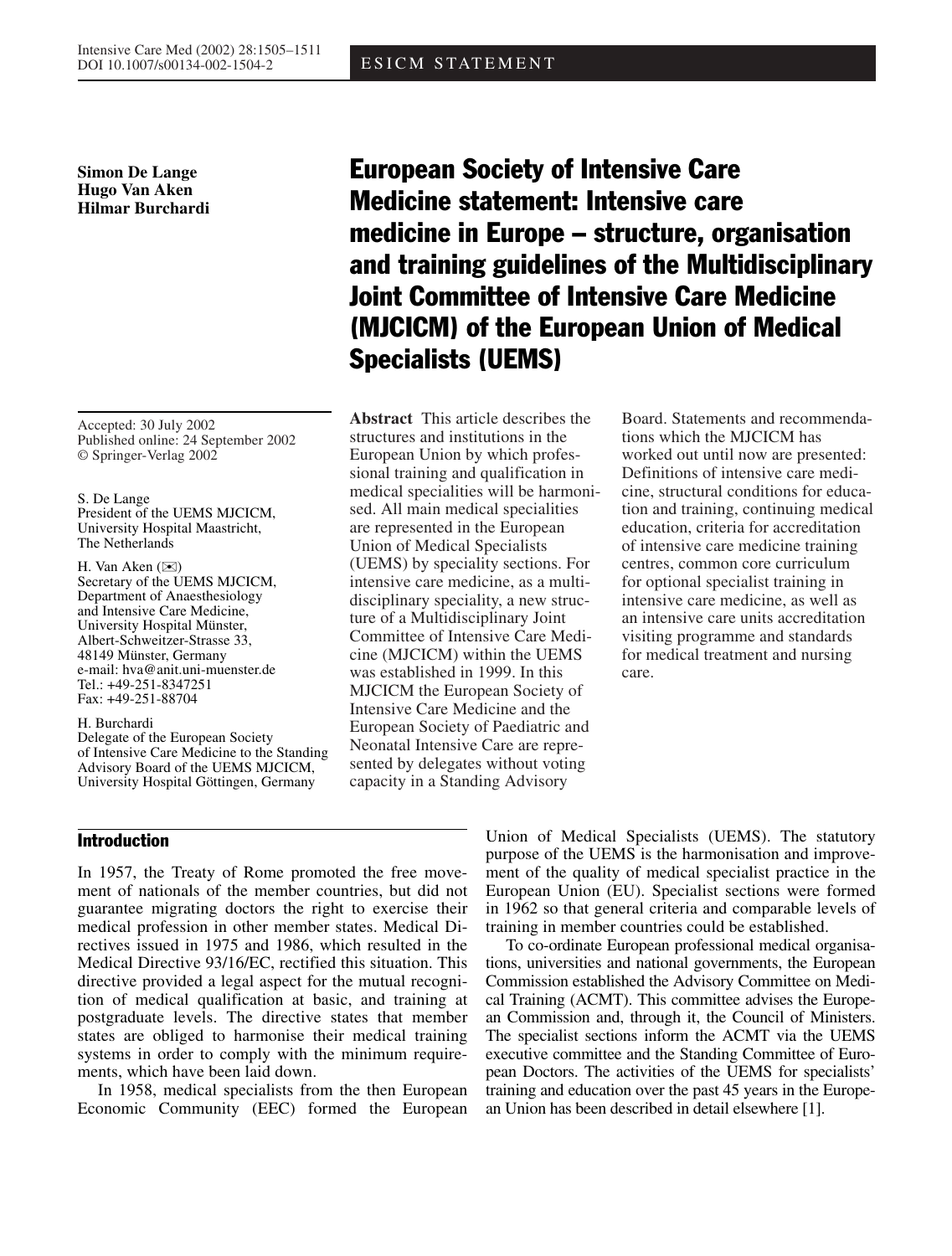The UEMS, on the strength of the Directive, produced a Charter on Training of Medical Specialists in 1993. Other charters were compiled to consolidate training objectives and maintain quality of education. These are:

- The Charter on Continuing Medical Education (1994)
- The Charter on Quality Assurance (1996) and Charter on Visitation of Training Centres (1997)

These charters may be found on the UEMS website [2]. The Charter on Training provides definition of the structure of training institutions, teachers and trainers: to compile this charter, national authorities were consulted; national programmes and rules were produced and European Union legislation followed, i.e. Directive 93/16/EC. The main body of the charter in general terms concerns all specialities. It required individual speciality input that resulted in Chapter 6 of the charter.

The individual sections' work was mainly on general professional matters. To expedite the establishment of Chapter 6 requirements, each section was asked to form educational boards. Similar to the sections, each EU member state has two elected representatives on the board, one from the academic professional body and one from the practitioners' body. The established board can co-opt other professional bodies and persons to form its working group.

### The situation of intensive care medicine in Europe

Intensive care medicine (ICM) in Europe is, with the exception of Spain, not an independent speciality, it is a multidisciplinary speciality. The UEMS and the European Government Committee (which advises the ACMT) have agreed on this concept. It is practised by specialists of different disciplines. Member states of the European Union have no unified approach in assuring competence in the training and practice of intensive care medicine [3]. In some European states, e.g. the Scandinavian members, Germany and The Netherlands, separate specialist bodies have developed a combined approach to quality control. In other states, there is less cooperation between specialised groups and a more individual development to assure competence in intensive care medicine is emerging. Quality control in some states has yet to be affected. The European Society of Intensive Care Medicine has established its own quality control programme [4]. However, a European body representing the member states' national specialist groups, needs to be formed to achieve European training aims in intensive care medicine.

Although the representation of intensive care medicine in the UEMS was previously assigned to the section of anaesthesiology, reanimation and intensive care by the ACMT, the UEMS board recognised that, whilst the

majority of practice was provided by anaesthesiologists, intensive care medicine would best be served by a multidisciplinary approach so as to avoid fragmentation. The section of anaesthesiology within the framework of the UEMS proposed to establish a multidisciplinary committee for this speciality. Initial contact through the ACMT to all the sections of the UEMS led to the establishment of the Multidisciplinary Joint Committee of Intensive Care Medicine (MJCICM) which was set up at a meeting of the presidents and secretaries of the UEMS sections on 8th May, 1999 in Brussels.

### The European Union of Medical Specialists (UEMS) Multidisciplinary Joint Committee of Intensive Care Medicine (MJCICM)

The task of the MJCICM is to harmonise training programmes and achieve minimum standards of training and expertise among the member European Union states. This harmonisation will promote the free movement of doctors and specialists, which is the prime aim of the European Union. The main aims of the MJCICM are:

- 1. The harmonisation of the training and practice of intensive care medicine in Europe with the establishment of minimum acceptable standards.
- 2. The individual assessment of quality of training in intensive care medicine should be by means of an examination.
- 3. Assessment of the quality of training and practice of intensive care medicine in training centres by means of a visiting programme.

The operating procedure of the MJCICM is:

- Each participating section involved in intensive care medicine should be represented by the respective president and/or secretary of that section or that section's nominated representative to the MJCICM. For reasons of continuity it is recommended that members should be appointed for a period of 4 years as long as they remain delegates within their section (re-election twice).
- Standing Advisory Board:
- A maximum of three delegates of the European Society of Intensive Care Medicine (ESICM), preferably from different disciplines, should attend the meetings and give their advice.
- One delegate from the European Society of Paediatric and Neonatal Intensive Care (ESPNIC) is similarly included.
- All decisions of the MJCICM have to be approved by the different sections whose representatives are members of the Committee. The Standing Advisory Board does not have voting capacity in the UEMS.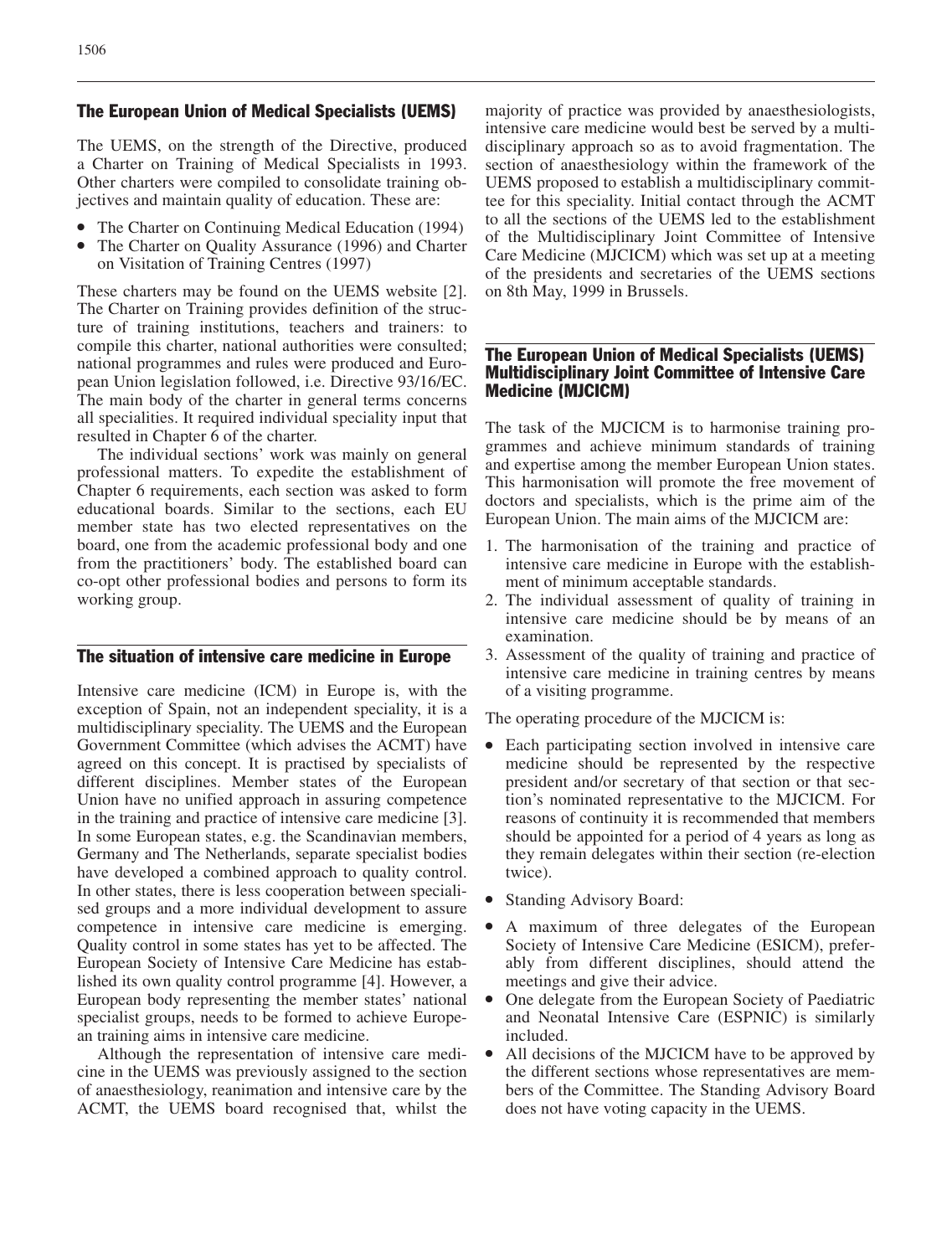### Statements and recommendations of the Multidisciplinary Joint Committee of Intensive Care Medicine (MJCICM)

Since its formation, the MJCICM have implemented the following statements and recommendations, approved by the board of directors of the UEMS.

### Definition of intensive care medicine

Intensive care medicine combines physicians, nurses and allied health professionals in the co-ordinated and collaborative management of patients with life-threatening single or multiple organ system failure, including stabilisation after severe surgical interventions. It is a continuous (i.e. 24 h) management including monitoring, diagnostics, support of failing vital functions as well as the treatment of the underlying diseases.

Structural conditions for education and training in intensive care medicine

Special competence in intensive care medicine can be acquired by physicians who already have their certification in an appropriate primary speciality such as anaesthesiology, internal medicine, paediatrics, pneumology, surgery etc. During two additional years of full-time education and training in intensive care medicine a catalogue of special knowledge and skills must be fulfilled which would make up a "core curriculum", as detailed in Table 1. Six to twelve months of the training period for the primary speciality can be accepted as part of the intensive care medicine special competence education if the educational catalogue for the primary specialisation includes such a period of full-time training in basic knowledge in intensive care medicine.

### Continuing medical education

Continuing medical education will be established according to the UEMS recommendations and guidelines (D 9907 and D 9908) and will be adapted to the guidelines of National and Professional Bodies involved in intensive care medicine.

### Criteria for accreditation of intensive care training centres

A specialist who is authorised to provide post-specialist training in intensive care must head the ICU. Normally national authorities give authorisation. Patient care should be provided continuously over a 24h period, by staff members (physicians) who have obtained special competence in intensive care medicine and residentsin-training of the various departments which are involved in intensive care. The training unit has to be equipped with a minimum of six beds, 40% of the intensive care days should be occupied with patients receiving vital organ support (unless national requirements exceed these guidelines). The ICU must be designed to offer the trainee sufficient practice to meet the requirements of the speciality-specific training log-book outlined in the basic catalogue of the MJCICM. The hospital or the affiliated hospital group should provide consultant service in the areas indicated in Table 2. It is expected that these services will usually be available at the same hospital site or closely adjacent.

### Intensive Care Units Accreditation Visiting Programme (ICUAVP)

The MJCICM has started to harmonise intensive care medicine in Europe by applying an international accreditation-visiting programme. This allows individual units and their national bodies to evaluate their programme against European standards. However, nationally competent authorities are responsible for these standards whilst the MJCICM establishes guidelines for harmonisation.

Based on the *UEMS Charter on Visitation of Training Centres* (UEMS, 24th October, 1997) the MJCICM presents the following recommendations for an ICUAVP. This has been developed in close cooperation with the ESICM and the ESPNIC. ESICM (and ESPNIC in the case of a paediatric ICU) will carry out the organisation on behalf of the MJCICM.

The ICUAVP is offered on a voluntary basis to academic or teaching hospitals with ICUs, which may apply for European recognition of quality of teaching and training in intensive care medicine (= accreditation). If a national accreditation programme exists, an accredited unit will be considered for visitation only for the purposes of harmonisation.

The MJCICM will decide, according to the replies to the questionnaire, whether the visit is justified. MJCICM and ESICM/ESPNIC will form a visitation team, which will always include a national representative.

The ESICM or ESPNIC offices handle the initial request for an ICU accreditation visit. The head of a department or the chairman of an ICU sends an application to the office of ESICM and/or ESPNIC. The ESICM/ ESPNIC office sends a questionnaire, related to the structure of the hospital, the constitution of the staff and the organisation of training and teaching, to the applicant. In this questionnaire the applicant has to declare whether or not the national authorities have approved the department as a centre for training and education. If a national body does not exist, the MJCICM will evaluate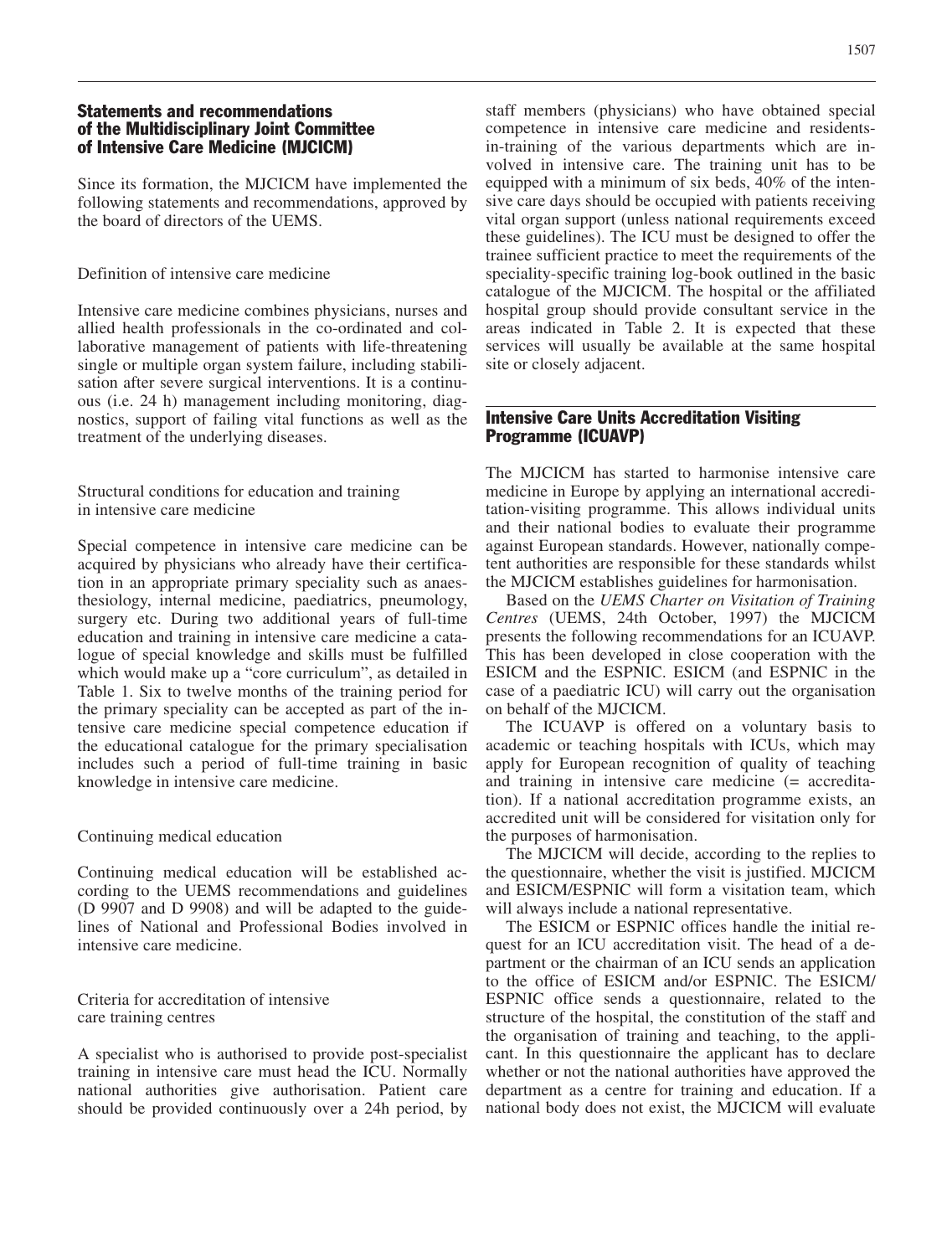**Table 1** The common core curriculum for optional specialist training in intensive care medicine1 This recommendation represents the basic requirements for qualification as a physician in adult and paediatric intensive care medicine and is independent of speciality-related requirements

- 1. Special knowledge and practical experiences
- 1.1 Special knowledge and practical experiences in the areas of monitoring and measurement as well as the practice of intensive care medicine
- 1.2 Special knowledge and practical experiences in cardio-pulmonary-cerebral resuscitation Acute phase of resuscitation Management: monitoring and treatment of secondary injuries
	-
	-
- 2. Special knowledge and practical experiences in pathology, pathophysiology, diagnosis and treatment of functional disorders of vital organ systems
- 
- 2.1 Body systems<br>2.1.1 Cardiovascular system
- Acute and chronic heart failure, coronary insufficiency, dysrhythmia<br>● Acute hypertension<br>2.1.2 Respiratory system
	-
- -
	-
	-
	-
	-
- <ul>\n<li> Acute respiratory failure</li>\n<li> Aspiration and secondary damages</li>\n<li> Sequence of hypoxia and hypo/hypercapia</li>\n<li> Barotrauma</li>\n<li> Mechanical ventilation and monitoring thereof</li>\n<li> Pressure and volume controlled ventilation (IPPV, CPPV, IMV, PEEP, CPAP)</li>\n<li> Indications, adjustments, complications, weaning</li>\n<li>2.1.3 Central nervous system and peripheral nervous system</li>\n</ul>
	-
	-
- Disturbance of consciousness, coma grading, brain death syndrome<br>• Increase in intracranial pressure<br>• Acute cerebrovascular disorders, including haemorrhage<br>• Acute transverse lesion syndromes<br>• Acute mental reactions<br>•
	-
	-
	-
	-
	-
	-
- Acute renal failure
- 2.1.5 Fluid, electrolyte and acid base balance
- 
- Acute metabolic disturbances<br>● Acute endocrinopathies<br>● Post-traumatic metabolism<br>● Nutritional problems<br>2.1.7 Haematology
	-
	-
	-
- -
	-
	-
	- Acute coagulation disorders<br>● Transfusion of blood and blood components<br>● Sequelae of immunosuppression<br>● Anticoagulation, thrombolysis, fibrinolysis
- 2.2 Acute life-threatening clinical pictures and damages (main emphasis dependent upon base speciality requirements) Shock and organ failure: different shock types, multiple organ failure
	- Thoracic emergencies, e.g. pneumo/haemothorax, pulmonary embolism<br>
	Acute myocardial infarction<br>
	Acute abdomen<br>
	Ileus<br>
	Internal haemorrhage<br>
	Anaphylactic reaction<br>
	Irravications<br>
	Irravications<br>
	Hypothermia
	-
	-
	-
	-
	-
	-
	-
	-
	-
	-
	-
	-
- 2.3 Infections<br>
Aerobic and anaerobic infections<br>
Viral and mycotic infections<br>
Nosocomial infections<br>
Sepsis
	-
	-
	-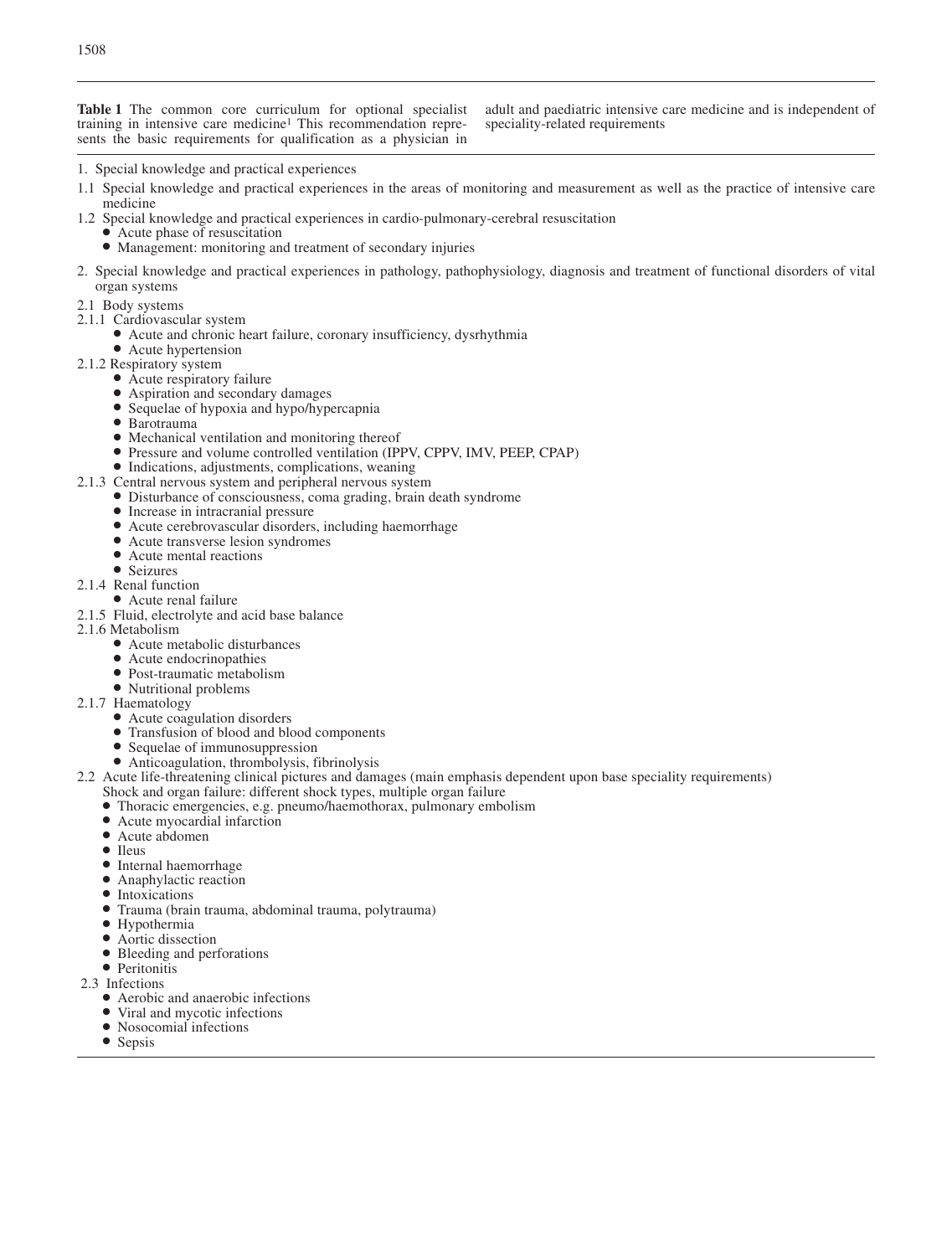#### **Table 1** (continued)

- 3. Special knowledge, experience and skills in the use of techniques associated with intensive care medicine
- 3.1 Measurement and monitoring techniques, including imaging techniques
- 3.2 Mechanical ventilation and associated complications
- -
	-
	-
- 3.3 Further measures<br>
Oro/nasotracheal intubation<br>
Enteral and parenteral nutrition<br>
Infusion, blood transfusion and blood component substitution<br>
Haemodialysis, haemofiltration, transperitoneal dialysis, plasmaphe
	-
	-
	-
	-
	-
	-
	-
	-
	-
	-
- 4. Knowledge of indications for temporary organ replacement
- 5. Knowledge of intensive care measures
- 6. Special knowledge of aspects of hospital hygiene, business management, organisational as well as of legal and ethical aspects of intensive care medicine

<sup>1</sup> From the Recommendations on Problems in Emergency and Intensive Care Medicine edited by A. Karimi and W. Dick in October 1999, pp 63–65, by the DIVI (German Interdisciplinary

**Table 2** Areas in which the hospital must be able to provide consultant service for accreditation of intensive care training centres

Internal Medicine, Cardiology, Nephrology, Pneumology Surgery, including Cardiothoracic Surgery Anaesthesiology Neurology Neurosurgery **Obstetrics** Paediatrics/Neonatology (provided children or newborns are treated) Laboratory Radiology Blood Bank Physiotherapy Pathology Clinical Microbiology Paediatric Surgery (provided children are treated)

and consider a visit providing minimal required standards have been met.

#### The visiting team

The visiting team will be designated by the MJCICM in cooperation with ESICM/ESPNIC. The team will be multidisciplinary and is composed of three representatives:

- One MJCICM committee member from the UEMS sections,
- One ESICM and/or ESPNIC member, possibly a member of the permanent MJCICM advisory board,

Association of Critical Care Medicine) which were endorsed by the UEMS MJCICM in 2000

• One representative of the national body representing intensive care medicine, not working in that hospital.

A local trainee representative may be included as observer.

The chairman and the secretary of the visiting team will be appointed by the MJCICM. If the chairman is an MJCICM member from the UEMS sections, the secretary will be from ESICM/ESPNIC, or conversely. The representative from the national body cannot be appointed as chairman or secretary. The chairman will select the date for the visit in agreement with the head of the training centre. The chairman manages the visit and leads the discussions. The secretary writes the report. The national representative may act as simultaneous translator and facilitates the contacts with the staff members and the residents.

The intensive care unit accreditation visit

The visit consists of a presentation of the staff, explanations of the organisation of the hospital, the department and the ICU and the structure of training. It will be performed according to the *UEMS Charter on Visitation of Training Centres* (see Art. 5). A discussion with the staff members involved in the teaching and training process is followed by an interview of residents of various levels of training, without the presence of teachers. A visit to the hospital, the department and the ICU is performed with special interest in teaching facilities (offices, library, access to Internet and databases etc.). A debriefing with the chairman is organi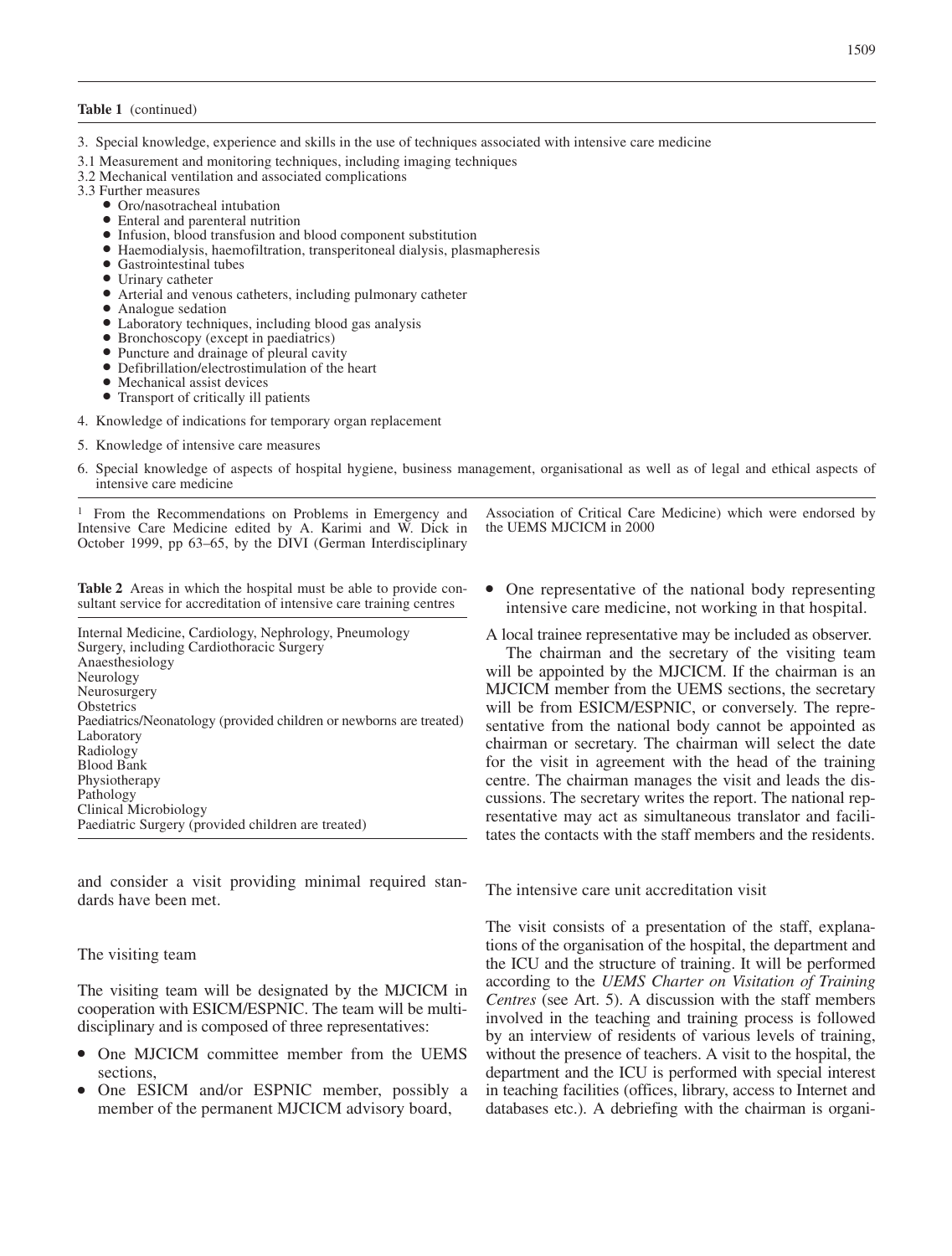sed at the end of the visit. First conclusions are discussed. A meeting with the hospital management and/or dean of the medical school is desirable when possible.

### The report of the visit

A provisional report without mentioning conclusions and recommendations will be sent to the chairman of the department involved, allowing comments if necessary.

The report will be presented in the meetings of the MJCICM and the executive committee of ESICM (or ESPNIC in the case of a visit to a paediatric ICU). The report is confidential and cannot be discussed outside the committees. After approval by both committees the final report is sent to the chairman of the hospital visited with eventual additional comments from MJCICM and/or ESICM/ESPNIC. The relevant sections of the MJCICM will be informed about these activities.

The final report (see *UEMS Charter on Visitation of Training Centres*, Art. 7) is sent to the president of the MJCICM as well as to the president of ESICM/ESPNIC.

### The certification

The department and the ICU which has been visited and accredited by the MJCICM will receive a certificate indicating that the latter fulfils the criteria that meet European standards of excellence.

The department and the ICU are declared as an approved European centre for training and education of intensive care medicine for a maximum period of 5 years. If, at the date of the visit, the MJCICM considers that alterations are necessary before a full accreditation is possible, it may provide a 2year provisional certificate, which may be endorsed for a full 5year period from the date of the visit if the recommended changes or augmentations have been made. The certificate indicates the names and the titles of the visitors, the date and the validity of the registration. The certificate is signed by the president of the MJCICM and by the president of ESICM/ESPNIC.

### Confidentiality

The members of the visiting team and the UEMS and ESICM/ESPNIC committees involved are obliged to preserve the confidentiality of the contents of the visitation report.

### The costs of the visit

In countries of the European Union and EFTA the costs of the visit are carried by the department visited (costs for travel and accommodation – no fee).

#### Criteria of assessment

The main criteria of assessment are:

- A curriculum for education and training in intensive care medicine according to the national regulations and the recommendations of the ESICM  $[5, 6, 7]$  – these are endorsed by the MJCICM.
- Clear commitment to the theoretical and practical instruction of trainees, within the full range of clinical opportunities available.
- Attitude to training and teaching which is accepted by both trainees and teachers within the institution. Mechanisms should be placed for continuous assessment of progress by trainees throughout their training period (formative assessment). This is additional to any external examination or internal set examination at fixed points within the training programme (summative assessment).
- The ratio of trainers (fully trained staff doctors or similar) to trainees must be sufficient to allow training to proceed without difficulty. The quality of the training staff involves: level of education, involvement in research programmes, publications etc.
- Proportion of time devoted to training in each week and its division among the different multidisciplinary topics relevant in intensive care medicine.
- Facilities within the department or the hospital in terms of space, libraries and other aids to teaching and training (access to Internet, MedLine, CD-ROM with teaching programmes etc.) adequate to meet the needs of the programme.
- Possibilities to attend educational courses, scientific meetings, to learn and practice foreign languages, to travel abroad etc.
- Research advice and facilities, possibilities of grants and scholarship, publication record, access to add-on diploma, such as the ESICM European Diploma in Intensive Care Medicine.
- According to the *UEMS Charter on Visitation of Training Centres* it is recommended that the different stages of training and the activities of the trainee be recorded in a logbook.
- Initial professional training and continuing medical education (CME) should be linked together.
- Standards of medical treatment and nursing care: the MJCICM endorses national standards of treatment and care if they exist; otherwise, the guidelines of the ESICM apply. The intention is to achieve harmonisation of standards of treatment and care.